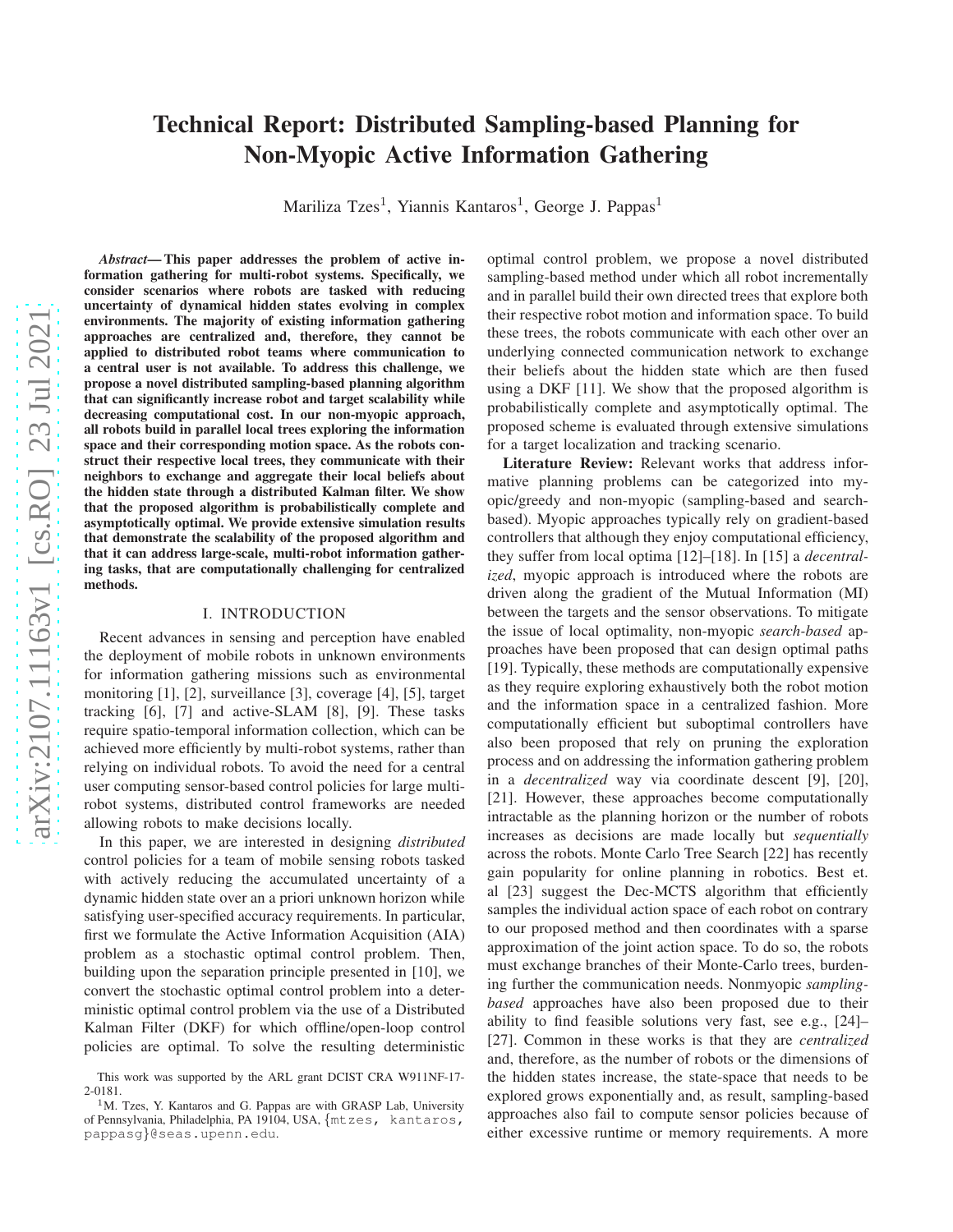scalable but centralized sampling-based approach is proposed in [28] that requires communication to a central user for both estimation and control purposes. Building upon our previous work [28], we propose a novel *distributed samplingbased* algorithm that scales well with the number of robots and planning horizon while allowing the robots to *locally* and *simultaneously* explore their physical and reachable information space, exchange their beliefs over an underlying communication network, and fuse them via a DKF.

Contributions: The contribution of this paper can be summarized as follows. *First*, we propose a *distributed* nonmyopic sampling-based approach for information-gathering tasks. *Second*, we propose the first distributed samplingbased information gathering algorithm that is probabilistically complete and asymptotically optimal, while it signfinicantly decreases the computational complexity per iteration of its centralized counterpart [28]. *Third*, we provide extensive simulation results that show that the proposed method can efficiently handle large-scale estimation tasks.

### II. PROBLEM FORMULATION

## *A. Robot Dynamics, Hidden State, and Observation Model*

Consider a team of N mobile robots that reside in a complex environment  $\Omega \subset \mathbb{R}^d$  where d is the dimension of the workspace. Obstacles of arbitrary shape are denoted as  $O$  and the obstacle-free area is  $\Omega_{\text{free}} := \Omega \backslash O$ . The *dynamics of the robots* are governed by the following equation

$$
\mathbf{p}_i(t+1) = f_i(\mathbf{p}_i(t), \mathbf{u}_i(t)), \quad i = \{1, ..., N\} \tag{1}
$$

where  $p_i(t) \in \Omega$ <sub>free</sub> describes the state of robot *i* at discrete time t (e.g position),  $\mathbf{u}_i(t) \in \mathcal{U}_i$  is the control input applied to robot i at time t from a *finite* space  $U_i$  of admissible control inputs. The task of the robots is to collaboratively estimate a hidden state  $x(t)$  evolving in  $\Omega$ <sub>free</sub> governed by the following dynamics

$$
\mathbf{x}(t+1) = A\mathbf{x}(t) + \mathbf{w}(t), \quad \mathbf{w}(t) \sim \mathcal{N}(\mathbf{d}(t), \mathbf{Q}(t)) \quad (2)
$$

where  $\mathbf{x}(t) \in \mathbb{R}^{d_x}$  and  $\mathbf{w}(t) \in \mathbb{R}^{d_w}$  denote the hidden states and the process noise at time  $t$ , respectively. Robots are equipped with sensors (e.g., cameras) which allow them to take measurements associated with the unknown state  $x(t)$ . Hereafter, we assume that the robots can generate measurements as per the following *observation model*

$$
\mathbf{y}_i(t) = M_i(\mathbf{p}_i(t))\mathbf{x}(t) + \mathbf{v}_i(t) \tag{3}
$$

where  $y_i(t)$  is the measurement signal at time t and  $v_i(t) \sim$  $\mathcal{N}(\mathbf{0}, \mathbf{R}_i(t))$  is a sensor-state dependent measurement noise. Signals observed by robot  $i$  are independent of other robots' observations.

*Assumption 1:* The dynamics of the state  $x(t)$  in [\(2\)](#page-1-0), the control input  $\mathbf{d}(t)$  the observation model [\(3\)](#page-1-1), and process and measurement noise covariances  $Q(t)$  and  $R_i(t)$  are known for all time instants  $t$ . This assumption is common in the literature [10], [11] and it is required for the application of a Kalman filter to estimate the hidden states.

# *B. Distributed Kalman Filter for State Estimation*

Given a Gaussian prior distribution for  $\mathbf{x}(0)$ , i.e.,  $\mathbf{x}(0) \sim$  $\mathcal{N}(\boldsymbol{\mu}(0), \Sigma(0))$ , and measurements, denoted by  $\mathbf{y}_{i,0:t}$ , that robot  $i$  has collected until a time instant  $t$ , robot  $i$  computes a Gaussian distribution that the hidden state follows at time t, denoted by  $\hat{\mathbf{x}}_i(t) = \mathcal{N}(\boldsymbol{\mu}_i(t|\mathbf{y}_{i,0:t}), \Sigma_i(t|\mathbf{y}_{i,0:t})),$ where  $\mu_i(t|\mathbf{y}_{i,0:t})$  and  $\Sigma_i(t|\mathbf{y}_{i,0:t})$  denote the a-posteriori mean and covariance matrix. To compute this local Gaussian distribution, we adopt the *Distributed Kalman Filter* (DKF) algorithm proposed in [11]. To this end, we assume that the robots formulate an underlying communication network modeled as an undirected graph  $G = (V, E)$ . The sets V and E denote the set of vertices, defined as  $V := \{1, \ldots, N\}$  and indexed by the robots, and set of edges where existence of an edge  $(i, j)$  means that robots i and j can directly communicate with each other. Given, such a communication graph, every robot i updates its respective Gaussian distribution as follows:

<span id="page-1-9"></span>
$$
\Omega_i(t+1) = \sum_{j \in \mathcal{N}_i \cup \{i\}} \kappa_{ij} \Omega_j(t) + M_i(t)^T R_i(t)^{-1} M_i(t)
$$
 (4)

where  $\Omega_i(t) = \Sigma_i(t)^{-1}$ ,  $\mathcal{N}_i$  is the set of nodes (neighbors) connected to robot  $i, \kappa_{ij} > 0, \sum_{j \in \mathcal{N}_i \cup \{i\}} \kappa_{ij} = 1.$ 

# *C. Active Information Acquisition*

<span id="page-1-10"></span>The quality of measurements taken by robot  $i$  up to a time instant t,  $y_{i,0:t}$ , can be evaluated using information measures, such as the mutual information between  $y_{i,0:t}$  and  $x(t)$  or the conditional entropy of  $x(t)$  given  $y_{i,0:t}$ . Given initial robot states  $p_i(0) \in \Omega$ <sub>free</sub> and a prior distribution of the hidden states  $x(0)$ , our goal is to compute a sequence of control policies  $\pi_i(t)$ : { $\mathbf{u}_{i,0:t-1}, \mathbf{y}_{i,0:t}$ }  $\rightarrow \mathbf{u}_i(t) \in \mathcal{U}_i$  and a planning horizon F, for all robots  $i \in \{1, \ldots, N\}$  and time instants  $t = \{0, \ldots, F\}$  which solves the following stochastic optimal control problem:

<span id="page-1-0"></span>
$$
\min_{F} \max_{\boldsymbol{\pi}_{0:F}} \left[ J(F, \boldsymbol{\pi}_{0:F}) = \sum_{i=1}^{N} \sum_{t=0}^{F} \mathbb{I}(\mathbf{x}(t+1); \mathbf{y}_{i,0:t}) \right] (5a)
$$

<span id="page-1-8"></span><span id="page-1-3"></span><span id="page-1-2"></span>
$$
\mathbb{I}(\mathbf{x}(F+1); \mathbf{y}_{i,0:F}) \ge \epsilon \text{ for at least one robot}, \quad (5b)
$$

<span id="page-1-4"></span>
$$
\mathbf{p}_i(t+1) = f_i(\mathbf{p}_i(t), \boldsymbol{\pi}_i(t)), \tag{5c}
$$

<span id="page-1-7"></span>
$$
\mathbf{p}_i(t+1) \in \Omega_{\text{free}}^N,\tag{5d}
$$

<span id="page-1-5"></span>
$$
\mathbf{y}_i(t) = M_i(\mathbf{p}_i(t))\mathbf{x}(t) + \mathbf{v}_i(t),
$$
\n(5e)

<span id="page-1-6"></span>
$$
\mathbf{x}(t+1) = A\mathbf{x}(t) + \mathbf{w}(t)
$$
 (5f)

<span id="page-1-1"></span>where the objective in [\(5a\)](#page-1-2) captures the accumulated mutual information between the measurements received up to time t and the state  $x(t+1)$  of all robots and  $\pi_{0:F}$  stands for the concatenated sequence of control inputs applied to the robots from  $t = 0$  until  $t = F$ . The constraint in [\(5b\)](#page-1-3) requires that at the end of the planning there exists at least one robot that has a comprehensive view of the state  $x(F + 1)$  with a certain confidence  $\epsilon \geq 0$ . Moreover not including constraint [\(5b\)](#page-1-3) would result in robots to stay put, i.e  $F = 0$ . The constraints [\(5c\)](#page-1-4), [\(5e\)](#page-1-5) capture the robot and sensor model, respectively, while constraint [\(5f\)](#page-1-6) is the hidden state model. Obstacle avoidance is ensured through constraint [\(5d\)](#page-1-7).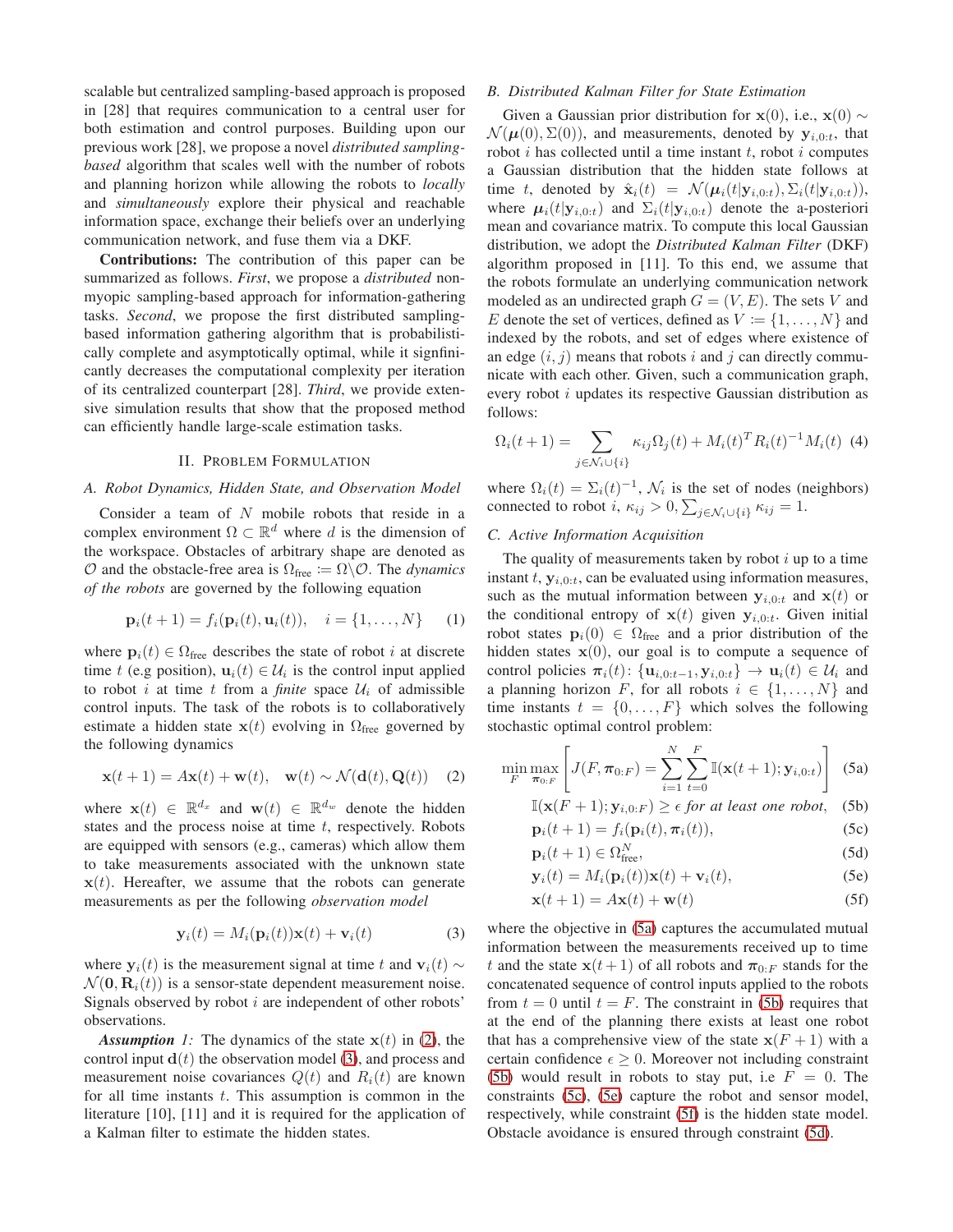Active Information Problem [\(5\)](#page-1-8) is a stochastic optimal control problem for which closed-loop policies outclass open loop ones. Nonetheless, the linear relation between measurement  $y_i(t)$  and state  $x(t)$  in [\(3\)](#page-1-1) and the gaussian assumptions transform the stochastic optimal control problem [\(5\)](#page-1-8) into a deterministic optimal control problem where open loop policies are optimal [10]. The principle is extended for our case where robots communicate with neighbors  $\mathcal{N}_i$  according to a communication graph  $G = (V, E)$  and fuse their beliefs via DKF [\(4\)](#page-1-9) and an open-loop control sequence  $\sigma = \mathbf{u}(0), \dots, \mathbf{u}(F)$  exists which is optimal in [\(5\)](#page-1-8).

Furthermore Problem [\(5\)](#page-1-8) can be transformed to the following deterministic control problem

$$
\min_{F, \mathbf{u}_{0:F}} \left[ J(F, \mathbf{u}_{0:F}) = \sum_{i=1}^{N} \sum_{t=0}^{F} \det \Sigma_i(t+1 | \mathbf{y}_{i,0:t}) \right]
$$
(6a)

<span id="page-2-1"></span>
$$
\det \Sigma_i (F+1) \le \delta(\epsilon) \text{ for at least one robot} \quad (6b)
$$

$$
\mathbf{p}_i(t+1) \in \Omega_{\text{free}}^N,\tag{6c}
$$

$$
\mathbf{p}_i(t+1) = f_i(\mathbf{p}_i(t), \mathbf{u}_i(t)),\tag{6d}
$$

$$
\Omega_i(t+1) = \rho(\mathbf{p}_i(t), \Omega_{j \in \mathcal{N}_i \cup \{i\}}(t)),\tag{6e}
$$

$$
\Sigma_i(t+1) = \Omega_i(t+1)^{-1}
$$
 (6f)

where  $\rho(\cdot)$  is the DKF update rule in [\(4\)](#page-1-9),  $u_{0,F}$  is the concatenated sequence of control inputs of all robots from  $t = 0$  until  $t = F$  and  $\delta(\epsilon) \ge 0$  is the resulting uncertainty threshold from the definition of mutual information and [\(5b\)](#page-1-3). The robots collaboratively solve the objective [\(6a\)](#page-2-0) with each constraint applying individually to them. Note that solving [\(6\)](#page-2-1) requires the robots to exchange their covariance matrices over the communication network G due to [\(6e\)](#page-2-2).

# <span id="page-2-26"></span>III. DISTRIBUTED SAMPLING BASED ACTIVE INFORMATION ACQUISITION

A novel distributed sampling-based method to solve [\(6\)](#page-2-1) is proposed which is summarized in Algorithm [1.](#page-2-3) In the proposed method, each robot i builds, in parallel with all other robots, a local directed tree that explores both the information space and its robot motion space while exchanging information with neighboring robots collected in  $\mathcal{N}_i$ , opposed to the global tree built in [28] resulting in decreasing the computational complexity significantly.[1](#page-2-4)

The proposed distributed sampling-based algorithm is presented in Algorithm [1.](#page-2-3) In what follows, we denote the tree built by robot *i* as  $G_i = \{V_i, \mathcal{E}_i, J_{\mathcal{G}_i}\}$ , where  $V_i$  is the set of nodes and  $\mathcal{E}_i$  denotes the set of edges. The set of nodes collects states of the form  $\mathbf{q}_i(t) = [\mathbf{p}_i(t), \Sigma_i(t), \mathcal{S}_i(t)]$  where  $\mathcal{S}_i(t)$  is a set that collects nodes  $\mathbf{q}_j \in \mathcal{V}_j$  for  $j \in \mathcal{N}_i$ , that participate in the update rule of  $\Sigma_i(t)$  as per [\(4\)](#page-1-9) and  $[\mathcal{S}_i(t)]_j = \mathbf{q}_j(t)$ , where  $[\mathcal{S}_i(t)]_j$  denotes the j-th element in the set  $S_i(t)$ ; see Section [III-A.2.](#page-3-0) The root of the tree is defined as  $\mathbf{q}_i(0) = [\mathbf{p}_i(0), \Sigma_i(0), \mathcal{S}_i(0)]$  where  $\mathbf{p}_i(0), \Sigma_i(0)$ are the initial state of the robot and prior covariance, respectively, and  $S_i(0) = \emptyset$ .

# Algorithm 1: Sampling-based Active Information Acquisition

```
Input: (i) maximum number of iterations n_{\text{max}} (1),
             (2), observation model (3), (iii) prior Gaussians
             \mathcal{N}(\boldsymbol{\mu}_i(0), \Sigma_i(0)), (iv) initial robot configurations \boldsymbol{p}_i(0)Output: Terminal horizon F, and control inputs u_{0:F}1 Initialize V_i = {\mathbf{q}_i(0)}, \mathcal{E}_i = \emptyset, V_{i,1} = {\mathbf{q}_i(0)}, K_{i,1} = 1 and
     \mathcal{X}_g = \emptyset;2 for n = 1, \ldots, n_{max} do
3 parfor i = 1, \ldots, N4 Sample a subset \mathcal{V}_{i,k_{\text{rand}}} from f_{\mathcal{V}_i};
 5 Sample a control input u_{i,\text{new}} \in \mathcal{U}_i from f_{\mathcal{U}_i} and
                  compute p_{i, new};
 6 if p_{i,new} \in \Omega_{free}^N then
 7 for q_{i, rand}(t) = [\boldsymbol{p}_{i, rand}(t), \Sigma_{i, rand}(t), \mathcal{S}_{i, rand}(t)] \in\mathcal{V}_{i,k_{rand}} do
 8 Compute sets Q_{ij}(t+1) for all j \in \mathcal{N}_i;
  9 Sample node q_j from f_{\mathcal{Q}_i} for all j \in \mathcal{N}_i and
                             compute \mathcal{S}_{i,\text{new}};
10 | | | Compute \Sigma_{i,\text{new}}(t+1) =\rho(p_{i, \text{rand}}(t), \Sigma_{i, \text{rand}}(t), \Sigma_{j}(t));11 | Construct q_{i,\text{new}}(t+1) =[p_{i,\text{new}}(t+1), \Sigma_{i,\text{new}}(t+1), S_{i,\text{new}}];12 Update set of nodes: V_i = V_i \cup \{q_{i, new}\};13 | | | Update set of edges:
                              \mathcal{E}_i = \mathcal{E}_i \cup \{(\mathbf{q}_{i,\text{rand}}, \mathbf{q}_{i,\text{new}})\};14 | | | Compute cost of new state:
                              J_{\mathcal{G}_i}(\boldsymbol{q}_{i,\text{new}}) = J_{\mathcal{G}_i}(\boldsymbol{q}_{i,\text{rand}}) + \det \Sigma_{i,\text{new}}(t+1)15 if \exists k \in \{1, ..., K_n\} associated with same
                              position as in q_{i,new} then
16 V_{i,k} = V_{i,k} \cup \{q_{i,\text{new}}\};<br>17
                           else
 18 (6b) then}\n\end{cases}20 \Box \Box \Box \Box \Box \Box \mathcal{X}_{g_i} = \mathcal{X}_{g_i} \cup \{q_{\text{new}}\};21 parfor i \in \mathcal{N}^*<br>22 for q_i(t_k)22 for \mathbf{q}_i(t_k) \in \mathcal{X}_{g_i} do
23 Compute and transmit path
                  {\bf q}_{i,0:t_k} = [{\bf q}_i(0),\ldots,{\bf q}_i(t_k)];24 Receive corresponding paths \mathbf{q}_{j,0:t_k};
25 Compute cost J(t_k) 6a;
26 Compute minimum cost J(t_{end});
27 Set F = t_{end} and execute team paths \mathbf{q}_{0:t_{end}};
```
<span id="page-2-27"></span><span id="page-2-25"></span><span id="page-2-24"></span><span id="page-2-17"></span><span id="page-2-16"></span><span id="page-2-15"></span><span id="page-2-14"></span><span id="page-2-13"></span><span id="page-2-12"></span><span id="page-2-11"></span><span id="page-2-2"></span>The cost function  $J_{\mathcal{G}_i}: \mathcal{V}_i \to \mathbb{R}_+$  describes the cost of reaching a node  $\mathbf{q}_i(t)$  starting from the root of the tree  $\mathbf{q}_i(0)$ . The cost of the root  $\mathbf{q}_i(0)$  is  $J_{\mathcal{G}_i}(\mathbf{q}(0)) = \det \Sigma_i(0)$ , while the cost of  ${\bf q}_i(t+1) = [{\bf p}_i(t+1), \Sigma_i(t+1), S_i(t+1)]$  is equal to

<span id="page-2-6"></span>
$$
J_{\mathcal{G}_i}(\mathbf{q}_i(t+1)) = J_{\mathcal{G}_i}(\mathbf{q}_i(t)) + \det \Sigma_i(t+1)
$$
 (7)

where  $\mathbf{q}_i(t)$  is the parent node of  $\mathbf{q}_i(t+1)$ . Applying [\(7\)](#page-2-6) recursively results in  $J_{\mathcal{G}_i}(\mathbf{q}_i(t+1)) = \sum_{k=0}^{t+1} \det \Sigma_i(k)$ which is equal to the interior sum of the objective in [\(6\)](#page-2-1). Thus, the summation of costs of individual tree paths over all robots yields the objective function in [\(6a\)](#page-2-0).

The tree  $\mathcal{G}_i$  is initialized so that  $\mathcal{V}_i = {\mathbf{q}_i(0)}$ ,  $\mathcal{E}_i = \emptyset$  and  $J_{\mathcal{G}_i}(\mathbf{q}_i(0)) = \det \Sigma_i(0)$  [line [1,](#page-2-7) Alg. [1\]](#page-2-3). The construction of the trees lasts for  $n_{\text{max}}$  iterations and is based on two procedures *sampling* [line [4-](#page-2-8)[5,](#page-2-9) Alg. [1\]](#page-2-3) and *extending-thetree* [line [7](#page-2-10)[-18,](#page-2-11) Alg. [1\]](#page-2-3). A solution consisting of a terminal horizon F and a sequence of paths control inputs  $\mathbf{u}_{0:F}$  is returned after  $n_{\text{max}}$  iterations.

To extract such a solution, we need first to define the goal set  $\mathcal{X}_{g_i} \subseteq \mathcal{V}$  that collects all states  $\mathbf{q}_i(t)$  =  $[p_i(t), \Sigma_i(t), S_i(t)]$  in the *i*-th tree that satisfy  $\det \Sigma_i(t) \leq \delta$ 

<span id="page-2-4"></span><sup>&</sup>lt;sup>1</sup>Throughout the paper robot  $i$  shall be used as a reference. Same procedure is followed for all the robots unless stated differently.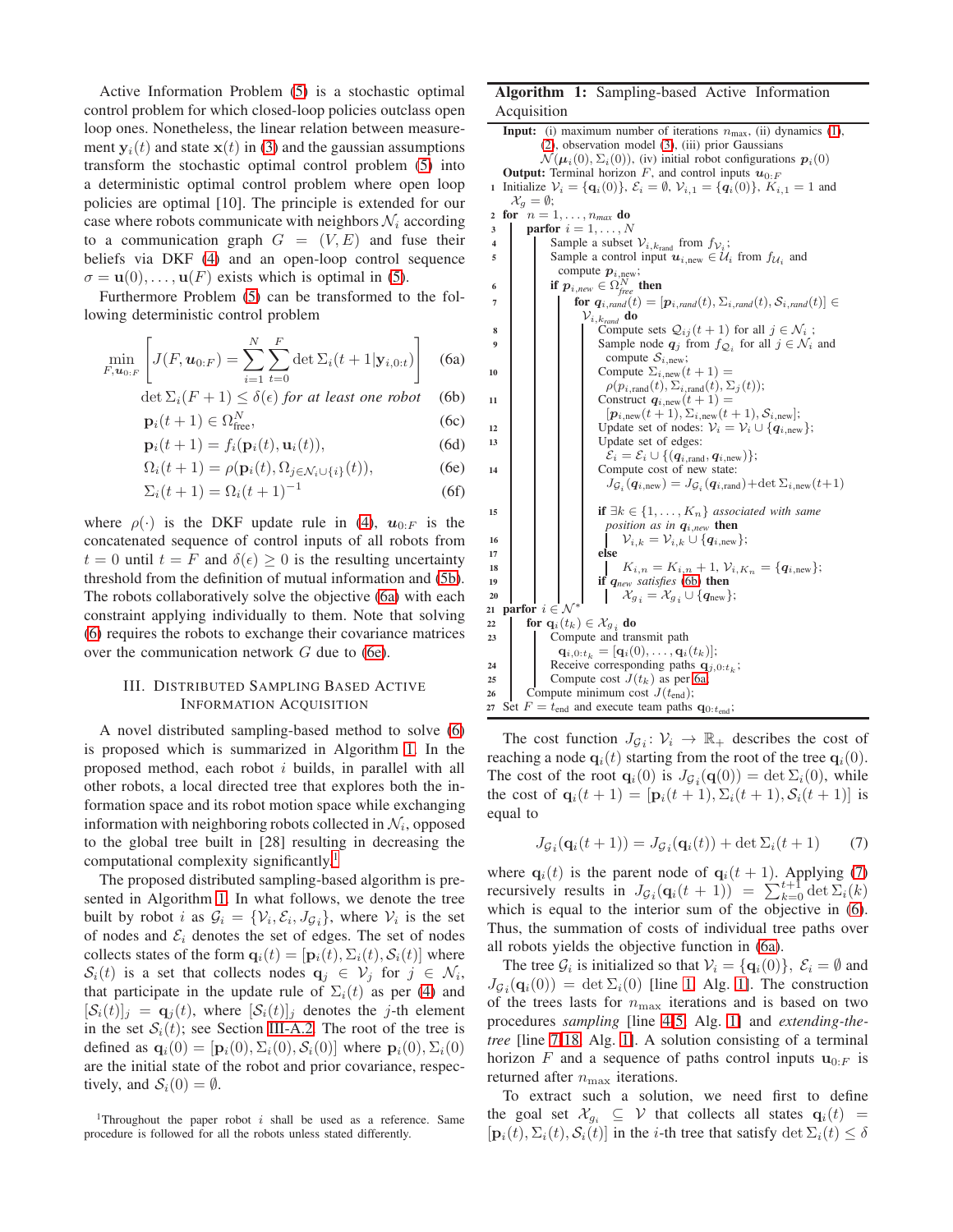<span id="page-3-1"></span>

Fig. 1: Fig. [1a](#page-3-1) shows an example of the sets  $\mathcal{V}_{i,k}$ . The root of the tree is depicted by a square. There are three  $(K_{i,n} = 3)$  groups  $\mathcal{V}_{i,k}$  and the members of each group have the same color. Group  $V_{i,1}$  consists of nodes  $\mathbf{q}_i^1$  and  $\mathbf{q}_i^2$  for which  $\mathbf{p}_i^1 = \mathbf{p}_i^2$ . Figure [1b](#page-3-1) illustrates the incremental construction of the tree.

[lines [19-](#page-2-12)[20,](#page-2-13) Algorithm [1\]](#page-2-3). After  $n_{\text{max}}$  iterations, every robot i with non-empty goal set, collected in the set  $\mathcal{N}^*$ , selects a node in  $\mathcal{X}_{g_i}$  and computes the path connecting it to the root of its tree. This path is then propagated to all robots in the network in a multi-hop fashion through the communication graph G. Using the sets  $S_i(t)$ , all robots compute a path in their trees that they should follow so that robot  $i \in \mathcal{N}^*$  can follow its selected/transmitted path. The resulting paths are then transmitted back to robot  $i$  which computes the total cost as per [\(6a\)](#page-2-0). This process is repeated for all nodes in  $\mathcal{X}_{g_i}$  and for all robots i in  $\mathcal{N}^*$ , [lines [22](#page-2-14)[-25,](#page-2-15) Alg. [1\]](#page-2-3). Among all resulting team paths, the robots select the team path with the minimum cost as [\(6a\)](#page-2-0), [lines [26](#page-2-16)[-27,](#page-2-17) Alg. [1\]](#page-2-3).

## *A. Incremental Construction of trees*

At each iteration *n* a node  $q_{i, \text{rand}} \in V_i$  is selected to be expanded according to a sampling procedure described in Section [III-A.1.](#page-3-2) A new node  $\mathbf{q}_{i,\text{new}} = [\mathbf{p}_{i,\text{new}}, \Sigma_{i,\text{new}}, \mathcal{S}_{i,\text{new}}]$ is added to  $V_i$  and the edge  $(\mathbf{q}_{i,\text{rand}}, \mathbf{q}_{i,\text{new}})$  is added to  $\mathcal{E}_i$ ; see Section [III-A.2.](#page-3-0)

<span id="page-3-2"></span>*1) Sampling Strategy:* The sampling procedure begins by first dividing the set of nodes  $V_i$  into a *finite* number of sets  $V_{i,k} \subseteq V_i$ . If  $K_{i,n}$  is the number of created sets during iteration *n* then  $V_i = \bigcup_{k=1}^{K_{i,n}} V_{i,k}$ . The set  $V_{i,k}$  collects nodes  $\mathbf{q}_i = [\mathbf{p}_i, \Sigma_i, \mathcal{S}_i] \in \mathcal{V}_i$  that share the same robot state  $\mathbf{p_i}$ ; see Fig. [1a.](#page-3-1) At iteration  $n = 1$  it holds that  $K_{i,1} = 1$  and  $V_i = V_{i,1}$  [line [1,](#page-2-7) Alg. [1\]](#page-2-3). Once the sets  $V_{i,k}$ are created, the nodes  $\mathbf{q}_{i,\text{rand}} \in \mathcal{V}_{i,k_{i,\text{rand}}}$  will be expanded where index  $k_{i, \text{rand}}$  is sampled from a given distribution  $f_{\mathcal{V}_i}(k_i|\mathcal{V}_i)$ :  $\{1,\ldots,K_{i,n}\}\rightarrow [0,1]$  and points to the set  $\mathcal{V}_{i,k_i,\text{rand}}$  [line [4,](#page-2-8) Alg. [1\]](#page-2-3).

Given nodes  $q_{i, \text{rand}}$  to be expanded with corresponding robot state  $p_{i,rand}$ , a control input  $u_{i,new}$  is sampled from a distribution  $f_{\mathcal{U}_i}(\mathbf{u}_i): \mathcal{U}_i \to [0,1]$ . The new robot state  $\mathbf{p}_{i,\text{new}}$ is created by applying the selected control input  $\mathbf{u}_{i,\text{new}}$  to  $p_{i, \text{rand}}$  according to [\(1\)](#page-1-10) [line [5,](#page-2-9) Alg. [1\]](#page-2-3).

<span id="page-3-4"></span>*Remark 1 (Diversity of trees):* The selection of which group  $V_{i,k}$  is expanded is independent between different robots. Due to the randomness imposed by the aforementioned sampling procedures, the constructed trees  $\mathcal{G}_i$  at iteration  $n$  may have different structures among the robots.

<span id="page-3-0"></span>2) *Extending the tree:* Once  $p_{i, new}$  is constructed, we check whether it belongs to the obstacle-free area  $\Omega_{\text{free}}$  or not. In the latter case, the sample is rejected and the sampling procedure is repeated [line [6,](#page-2-18) Alg. [1\]](#page-2-3). Otherwise, the state  $q_{i,new}$  is constructed; see Fig. [1b.](#page-3-1) Specifically, given the parent node  $\mathbf{q}_{i,\text{rand}} = [\mathbf{p}_{i,\text{rand}}, \Sigma_{i,\text{rand}}, \mathcal{S}_{i,\text{rand}}]$  and  $\mathbf{p}_{i,\text{new}}$ , the construction of  $q_{i, new}$  requires the computation of  $\Sigma_{i, new}$  and  $S_{i,\text{new}}$ . To what follows we assume that  $q_{i,\text{rand}}$  and  $q_{i,\text{new}}$  lie at depth t and  $t + 1$  respectively.<sup>[2](#page-3-3)</sup> The update rule in [\(4\)](#page-1-9) requires covariance matrix  $\Sigma_i(t)$  obtained from node  $\mathbf{q}_i(t)$ and  $\Sigma_j(t)$  from neighbors  $j \in \mathcal{N}_i$ . From Remark [1,](#page-3-4) at depth t there may exist more than one nodes  $\mathbf{q}_i(t) \in \mathcal{V}_i$ to provide  $\Sigma_i(t)$  or no nodes. Moreover, the covariance matrix  $\Sigma_i(t)$  of node  $\mathbf{q}_i(t)$  was once constructed using information received by the set of nodes  $S_i(t) = \{q_i(t-1) |$  $\Sigma_i(t-1)$  *participated in computation of*  $\Sigma_i(t)$  *in* [\(4\)](#page-1-9),  $\forall$  *j* ∈  $\mathcal{N}_i$ , with  $|\mathcal{S}_i(t)| = |\mathcal{N}_i|$  and  $[\mathcal{S}_i(t)]_j = \mathbf{q}_j(t-1)$ . To maintain consistency with the update rule in [\(4\)](#page-1-9) only children of the set of nodes  $S_i(t)$  are allowed to distribute their corresponding covariance matrices. For every robot  $j \in \mathcal{N}_i$ the set of admissible nodes to share  $\Sigma_i(t)$  with robot i is  $\mathcal{Q}_{ij}(t) = {\mathbf{q}_j(t) \mid \mathbf{q}_j(t)}$  *is child of node*  $[\mathcal{S}_i(t)]_j$ . Given the set  $\mathcal{Q}_{ij}(t)$  node  $\tilde{\mathbf{q}}_j(t)$  is sampled from a given discrete distribution  $f_{\mathcal{Q}_i}(\mathbf{q}_j)$ :  $\mathcal{Q}_{ij}(t) \rightarrow [0, 1]$  and the set  $\mathcal{S}_i(t+1)$ is created by collecting the sampled nodes from all  $j \in \mathcal{N}_i$ [lines [8-](#page-2-19)[9,](#page-2-20) Alg. [1\]](#page-2-3); see also Fig. [2.](#page-3-5) The covariance matrix  $\Sigma_i(t+1)$  is then computed by applying the update rule in [\(4\)](#page-1-9) and node  $\mathbf{q}_{i,\text{new}}(t+1)$  is completed [lines [10-](#page-2-21)[11,](#page-2-22) Alg. [1\]](#page-2-3).

Next, the set of nodes and edges are updated and the cost of node  $\mathbf{q}_{i,\text{new}}$  is computed as  $J_{\mathcal{G}_i}(\mathbf{q}_{i,\text{new}}(t+1))$  =  $J_{\mathcal{G}_i}(\mathbf{q}_{i,\text{rand}}(t)) + \det \Sigma_{i,\text{new}}(t+1)$  [lines [12](#page-2-23)[-14,](#page-2-24) Alg. [1\]](#page-2-3). Finally, the sets  $V_{i,k}$  are updated, so that if there already exists a subset  $V_{i,k}$  with the same configuration as the state  $\mathbf{p}_{i,\text{new}}$ , then  $\mathcal{V}_{i,k} = \mathcal{V}_{i,k} \cup \{ \mathbf{q}_{i,\text{new}}(t+1) \}$ . Otherwise, a new subset  $V_{i,k} = {\mathbf{q}_{i, new}}$  is created and the number of subsets increases by one, i.e.  $K_{i,n} = K_{i,n} + 1$  [lines [16-](#page-2-25)[18,](#page-2-11) Alg. [1\]](#page-2-3).

*Remark* 2 (*Communication*): The update of  $\Sigma_{i,\text{new}}$  in Section [III-A.2](#page-3-0) is the only procedure for which robots need to communicate with each other to build their trees. The information robot *i* sends to neighbors  $\mathcal{N}_i$  is the set  $\mathcal{S}_{i, \text{rand}}$ . In exchange it receives covariance matrices  $\Sigma_j$ .

<span id="page-3-5"></span><span id="page-3-3"></span><sup>2</sup>To simplify notation we drop the *rand* and *new* subscripts since the relation breaks down to parent and child node where depths  $t$  and  $t + 1$ discriminates them.



Fig. 2: This Figure illustrates the computation of  $\Sigma_{i,\text{new}}$  and  $S_{i,\text{new}}$  for a group of three robots,  $i \in \{red, blue, green\}$ . The communication graph is depicted at the bottom. The growth of the trees for four iterations is presented where node  $(k)$  is added to the trees. In square brackets, sets  $S_i$ are described. Red node (4) awaits information from the blue robot, while the parent red node (3) transmits its own  $S_{\text{red}}$ , i.e. informs that it once communicated with the blue node (2). Blue node (2) is a leaf therefore  $\mathcal{Q}_{\text{red}} = \{2\}$  and so  $\mathcal{S}_{\text{red,new}} = [2]$ . Similarly for green node (4),  $\mathcal{Q}_{\text{green}} =$  $\{2, 3, 4\}$  and blue node (3) is sampled from  $f_{\mathcal{Q}}$  to constitute  $\mathcal{S}_{\text{green,new}}$ .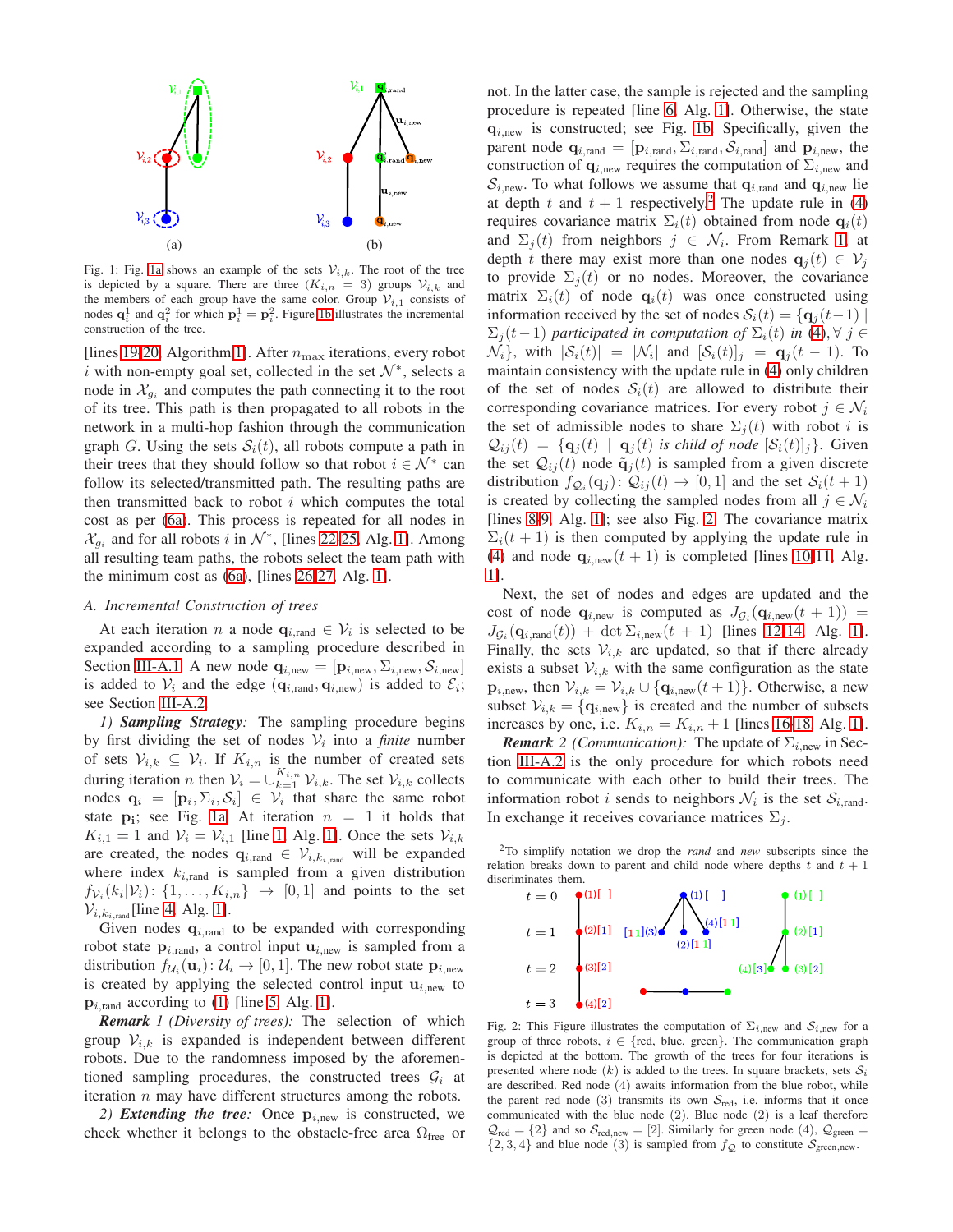*Remark 3 (Set of candidate nodes):* In the case where the set of candidate nodes  $Q_{ij}(t)$  is empty, covariance matrix of node  $[\mathcal{S}_i(t)]_i$  will be transmitted.

## IV. COMPLEXITY, COMPLETENESS AND OPTIMALITY

In this section, we show that Algorithm [1](#page-2-3) reduces the computational complexity per iteration of its centralized counterpart [28]. We further show that it is probabilistically complete and asymptotically optimal under the following assumptions regarding the mass functions  $f_{\mathcal{V}_i}, f_{\mathcal{U}_i}, f_{\mathcal{Q}_i}$ . The proofs of the following results can be found in Section [VIII.](#page-7-0)

<span id="page-4-0"></span>**Assumption** 2 (**Probability mass function**  $f_{\mathcal{V}_i}$ ): (i) Probability mass function  $f_{\mathcal{V}_i}(k_i|\mathcal{V}_i)$ :  $\{1,\ldots,K_{i,n}\}\rightarrow [0,1]$ satisfies  $f_{\mathcal{V}_i}(k_i|\mathcal{V}_i) \geq \epsilon, \forall k_i \in \{1,\ldots,K_{i,n}\}, \forall n \geq 0$  for some  $\epsilon > 0$  that remains constant across all iterations (ii)  $k_{i, \text{rand}}$  are drawn independently across iterations.

**Assumption** 3 (Probability mass function  $f_{\mathcal{U}_i}$ ): (i) Probability mass function  $f_{\mathcal{U}_i}$  satisfies  $f_{\mathcal{U}_i}(\mathbf{u}_i) \geq \zeta, \forall \mathbf{u}_i \in$  $\mathcal{U}_i, \forall n \geq 0$ , for some  $\zeta > 0$  that remains constant across all iterations (ii) Samples  $\mathbf{u}_i$  are drawn independently across iterations.

<span id="page-4-1"></span>**Assumption** 4 (**Probability mass function**  $f_{\mathcal{Q}_i}$ ): (i) Probability mass function  $f_{\mathcal{Q}_i}$  satisfies  $f_{\mathcal{Q}_i}(\mathbf{q}_j) \geq \xi, \forall \mathbf{q}_j \in$  $\mathcal{Q}_{ij}, \forall n \geq 0$ , where  $\xi > 0$  (ii) Samples  $\mathbf{q}_j$  are drawn independently across iterations.

*Remark 4 (Mass functions):* Assumptions [2-](#page-4-0)[4](#page-4-1) are defined in such a way to ensure that the sets (i)  $\{1, \ldots, K_{i,n}\},\$ (ii)  $U_i$  and (iii)  $Q_{ij}$  have non-zero measure. They are important to ensure the exploration of the entire physical and reachable information space and the fusion of potential beliefs for the DKF. All of them are very flexible, since they allow  $f_{\mathcal{V}_i}, f_{\mathcal{U}_i}$  and  $f_{\mathcal{Q}_i}$  to change with iterations of Algorithm [1,](#page-2-3) as the trees grow and to be different among the robots. Any mass functions could be used as long as they satisfy the aforementioned assumptions. A typical example is the discrete uniform distribution. In Section [V](#page-4-2) non-uniform distributions are suggested for a target-tracking scenario.

<span id="page-4-3"></span>*Theorem 1 (Probabilistic Completeness): If there exists a solution to Problem [6,](#page-2-1) then Algorithm [1](#page-2-3) is probabilistically complete, i.e., feasible paths*  $q_{i,0:F} = q_i(0), \ldots, q_i(F)$ *,*  $q_i(f) \in \mathcal{V}_i$ , for all  $f \in \{0, ..., F\}$  and  $i \in \{1, ..., N\}$ , *will be found with probability* 1*, as*  $n \rightarrow \infty$ *.* 

<span id="page-4-4"></span>*Theorem 2 (Asymptotic Optimality): Assume that there exists an optimal solution to Problem [6.](#page-2-1) Then, Algorithm [1](#page-2-3)* is asymptotically optimal, i.e., the optimal paths  $q_{i,0:F}^* =$  $q_i(0), q_i(1), q_i(2), \ldots, q_i(F)$  *for all*  $i = \{1, \ldots, N\}$ *, will be found with probability* 1*, as*  $n \rightarrow \infty$ *.* 

<span id="page-4-5"></span>*Theorem 3 (Complexity Per Iteration): Let*  $d_{\text{max}}$  *denote the maximum degree of the vertices of the communication graph* G*,* N *be the number of robots and* k *be the number of nodes* q*rand to be expanded in one iteration. Then the computational complexity per iteration of Algorithm* [1](#page-2-3) *and the centralized approach [28] is*  $\mathcal{O}(k d_{\text{max}})$  *and*  $\mathcal{O}(k N)$  *respectively, under a worst-case scenario complexity analysis.*

#### V. BIASED SAMPLING - TARGET TRACKING

<span id="page-4-2"></span>In large-scale estimation problems where a large number of robots are equipped to estimate high-dimensional hidden

states, mass functions  $f_{V_i}$ ,  $f_{U_i}$  and  $f_{S_i}$  introduced in Section [III](#page-2-26) could be designed such that the trees tend to explore regions that are expected to be informative. In this section, we consider an application to target localization for Algorithm [1.](#page-2-3) The hidden state  $x(t)$  now collects the positions of all targets at time t, i.e  $\mathbf{x}(t) = [\mathbf{x}_1(t)^T, \dots, \mathbf{x}_M(t)^T]^T$ , where  $x_l(t)$  is the position of target l at time t and M is the number of targets. In this application, we require the constraint [\(6f\)](#page-2-27) to hold for all targets  $\mathbf{x}_l(F+1)$  for some  $\delta_i^l$ , i.e  $\det \Sigma_i^l \leq \delta_i^l$ where  $\Sigma_i^l$  is the corresponding covariance matrix of target l. In what follows, we design mass functions that allow us to address large-scale estimation tasks that involve large teams of robots and targets.

## *A. Mass function*  $f_{\mathcal{V}_i}$

Let  $L_{i,\text{max}}^n$  denote the depth of tree  $\mathcal{G}_i$  at iteration n and  $\mathcal{K}_{i,\text{max}}^n$  be the set that collects indices k that point to subsets  $V_{i,k}$  for which there exists at least a node  $\mathbf{q}_i \in V_{i,k}$  that lays at depth  $L_{i,\text{max}}^n$ . Given the set  $\mathcal{K}_{i,\text{max}}^n$  the mass function  $f_{\mathcal{V}_i}$ is designed as follows

$$
f_{\mathcal{V}_i}(k|\mathcal{V}_i) = \begin{cases} p_{\mathcal{V}_i} \frac{1}{|\mathcal{K}_{i,\text{max}}^n|}, & \text{if } k \in \mathcal{K}_{i,\text{max}}^n\\ (1 - p_{\mathcal{V}_i}) \frac{1}{|\mathcal{V}_i \setminus \mathcal{K}_{i,\text{max}}^n|}, & \text{otherwise,} \end{cases}
$$
(8)

where  $p_{V_i} \in (0.5, 1)$  is the probability of selecting any group  $\mathcal{V}_{i,k}$  indexed by  $k \in \mathcal{K}_{i,\text{max}}^n$ .

## *B. Mass function*  $f_{\mathcal{U}_i}$

The mass function  $f_{\mathcal{U}_i}$  is designed such that control inputs that drive robot i with position  $p_i(t)$  closer to target j of predicted position  $\hat{\mathbf{x}}_i(t+1)$  at time  $t+1$  are selected more often. If  $u_i^*$  is the control input that minimizes the geodesic distance between  $p_i(t + 1)$  and  $\hat{x}_j(t + 1)$ , i.e  $u_i^*$  =  $\arg \min_{u \in \mathcal{U}_i} [d_{ij} = || p_i(t+1) - \hat{x}_j(t+1) ||_g]$  the mass function  $f_{\mathcal{U}_i}$  is constructed as follows

$$
f_{\mathcal{U}_i}(\boldsymbol{u}_i) = \begin{cases} p_{\mathcal{U}_i}, & \text{if } (\boldsymbol{u}_i = \boldsymbol{u}_i^*) \wedge (d_{ij} > R_i) \\ (1 - p_{\mathcal{U}_i}) \frac{1}{|\mathcal{U}_i|}, & \text{otherwise,} \end{cases}
$$
\n
$$
(9)
$$

where (i)  $p_{\mathcal{U}_i} \in (0.5, 1)$  is the probability that input  $\mathbf{u}_i$  is selected (ii)  $\mathbf{p}_i(t+1)$  is computed as per [\(1\)](#page-1-10) (iii)  $\hat{\mathbf{x}}_j(t+1)$ is the predicted position of target  $j$  from the Kalman filter prediction step and (iv)  $R_i$  denotes the sensing range. Once the predicted position  $\hat{\mathbf{x}}_i(t+1)$  is within the robot's sensing range, controllers are selected randomly.

## *C. Mass function*  $f_{\mathcal{S}_i}$

The mass function  $f_{\mathcal{S}_i}$  is designed such that when more than one candidate nodes  $\mathbf{q}_j \in \mathcal{Q}_{ij}$  are available, node  $\mathbf{q}_j^*$ with the smallest uncertainty, i.e  $|\sum_{j}^{*}| = \arg \min_{\mathbf{q}_j \in \mathcal{Q}_{ij}} |\sum_{j}|$ is selected with higher probability. Given the set  $\mathcal{Q}_{ij}$  the mass function  $f_{\mathcal{S}_i}$  is the following

$$
f_{\mathcal{S}_i}(\boldsymbol{q}_j) = \begin{cases} p_{\mathcal{S}_i}, & \text{if } \boldsymbol{q}_j = \boldsymbol{q}_j^*\\ (1 - p_{\mathcal{S}_i}) \frac{1}{|\mathcal{Q}_{ij}|}, & \text{otherwise,} \end{cases}
$$
(10)

where  $p_{\mathcal{S}_i} \in (0.5, 1)$  is the probability that node  $\mathbf{q}_i$  is selected to provide covariance matrix  $\Sigma_i(t)$ .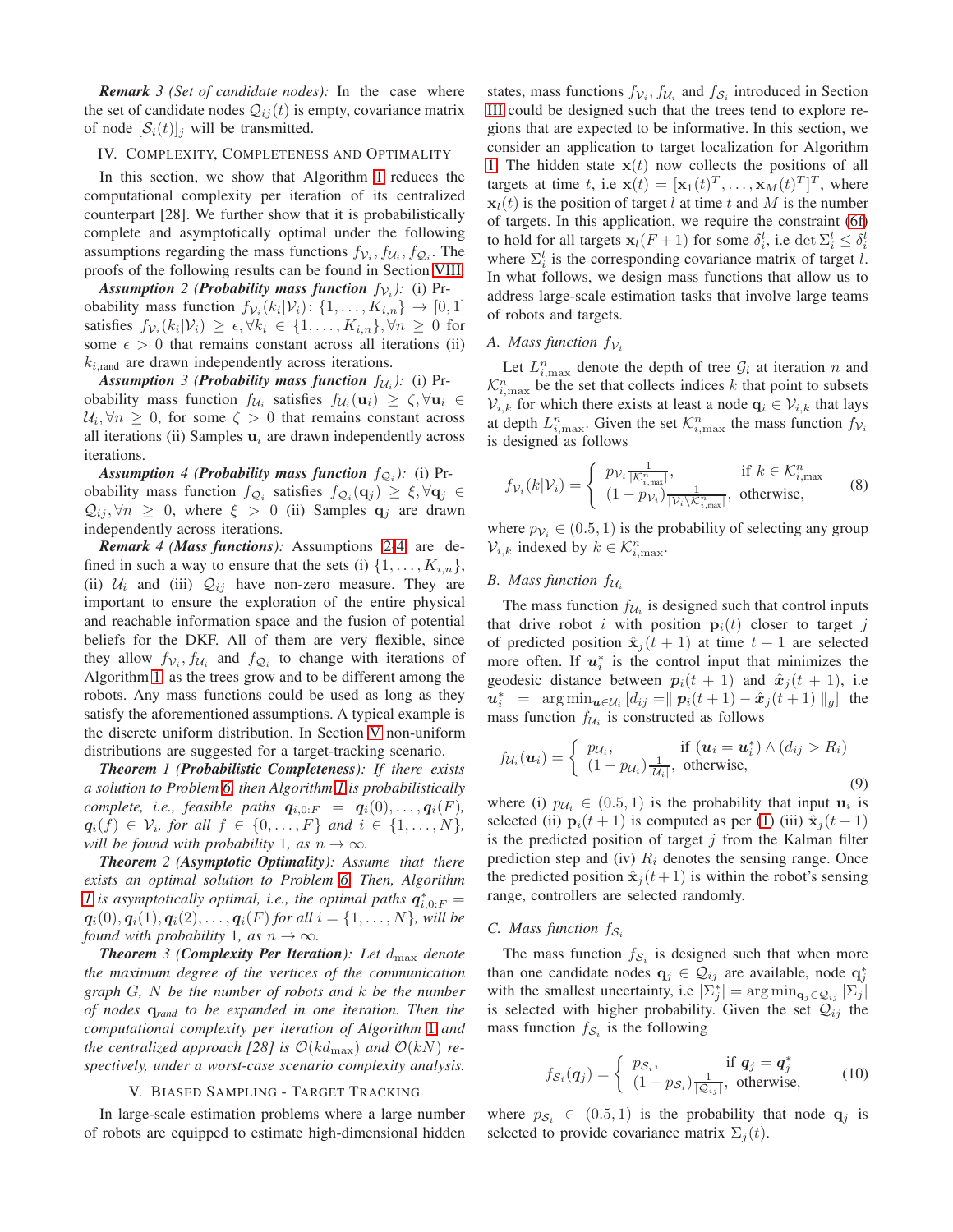#### <span id="page-5-0"></span>Algorithm 2: On-the-fly Target Assignment

<span id="page-5-4"></span><span id="page-5-3"></span><span id="page-5-2"></span><span id="page-5-1"></span>**Input:** (i)  $\delta_k, \forall k \in \{1, \dots M\}$ , (ii)  $\mathbf{q}_{i, new}$ , (iii) current target  $l_{i,rand}$ **Output:** assigned target  $l_{i, new}$ 1 Compute sets  $\mathcal{T}_{i,\text{sorted}}$  and  $\mathcal{T}_{i,\text{satisfied}}$ ; 2 Compute set  $\mathcal{T}_{i,\text{unsatisfied}} = \mathcal{T}_{i,\text{sorted}} \setminus \mathcal{T}_{i,\text{satisfied}}$ ; 3 Compute set  $\mathcal{T}_{i,\text{occupied}}$ ; 4  $l_{i, new} = [$  ]; 5 for  $l \in \mathcal{T}_{i,unsatisfied}$  do 6 if  $l \notin \mathcal{T}_{i,occupied}$  then  $l_{i,\text{new}} = l;$ <sup>8</sup> break; 9 if  $l_{i,new}$  *is empty* then<br>10  $l_{i,new} = l_{i,rand}$ ; 10  $l_{i,\text{new}} = l_{i,\text{rand}};$ 

#### <span id="page-5-5"></span>*D. On-the-fly Target Assignment*

In Algorithm [2](#page-5-0) we propose a target assignment process executed once the state  $q_{i, new}$  is created. Initially robot i inherits the assigned target  $l_{i,\text{rand}}$  of the parent node  $q_{i,\text{rand}}$ . Initially the sets  $\mathcal{T}_{i,\text{sorted}}, \mathcal{T}_{i,\text{satisfied}}, \mathcal{T}_{i,\text{unsatisfied}}$  and  $\mathcal{T}_{i,\text{occupied}}$ are created [Alg. [2,](#page-5-0) lines [1-](#page-5-1)[3\]](#page-5-2). In particular, the set  $\mathcal{T}_{i, \text{sorted}}$  is the sorted set of indices  $l \in \{1, \ldots, M\}$  of increasing order according to the geodesic distance  $||\mathbf{p}_{i,\text{new}}-\hat{\mathbf{x}}_l||_q$ . Moreover, the set  $\mathcal{T}_{i$ , satisfied collects the indices of the satisfied targets, i.e  $\mathcal{T}_{i,\text{satisfied}} = \{l \mid \det \Sigma_{i,\text{new}}^l \leq \delta_i^l, l \in \{1,\dots,M\}\}\$  [line [1,](#page-5-1) Alg. [2\]](#page-5-0). Given the aforementioned sets, we can compute the sorted set of the unsatisfied targets  $\mathcal{T}_{i,\text{unsatisfied}}$  [line [2,](#page-5-3) Alg. [2\]](#page-5-0). The set  $\mathcal{T}_{i,\text{occupied}}$  collects the indices  $l_j$  that point to targets already assigned to neighbors  $\mathcal{N}_i$ , i.e  $\mathcal{T}_{i,\text{occupied}} =$  $\{l_j \mid assigned\ target\ of\ \mathbf{q}_j \in \mathcal{Q}_{ij}, j \in \mathcal{N}_i\}$  [line [3,](#page-5-2) Alg. [2\]](#page-5-0). Once the sets are computed the robot sequentially seeks for the new target  $l_{i,new}$  that is not already assigned to any of the neighbors and has not satisfied the uncertainty threshold [Alg. [2,](#page-5-0) lines [5-](#page-5-4)[10\]](#page-5-5).

## VI. NUMERICAL EXPERIMENTS

In this section, we present numerical experiments that illustrate the performance of Algorithm [1](#page-2-3) for the target localization and tracking problem, described in Section [V.](#page-4-2) We are interested in examining the scalability of Algorithm [1](#page-2-3) and compare performances for different communication networks. All case studies have been implemented using Python 3.6 on a computer with Intel Core i10 1.3GHz and 16Gb RAM.

In this section, each robot uses differential drive dynamics with  $p_i(t)$  describing the position and orientation of robot  $i$  at time  $t$ . The control commands use motion primitives  $\{\nu_i, \omega_i\}, \ \nu_i \in \{0, 0.2, 1\}$ m/s,  $\omega_i \in \{0, \pm 5, \pm 10, \pm 20, \pm 30,$  $\pm$  45,  $\pm$ 60} $\degree$ /s. Furthermore, we assume that the robots are equipped with omnidirectional, range-only, line-of-sight sensors with limited range of 1m. The measurement received by robot *i* regarding target k is given by  $y_{i,k} = l_{i,k}(t) + v_i(t)$ if  $(l_{i,k}(t) \leq 1) \wedge (k \in F\text{OV}_i)$  where  $l_{i,k}(t)$  is the distance between robot i and target  $k$ ,  $FOV_i$  denotes the field-ofview of robot *i* and  $v_i(t) \sim \mathcal{N}(0, \sigma^2(\mathbf{p}_i(t), \mathbf{x}_k(t))$  is the measurement noise with  $\sigma = 0.25l_{i,k}(t)$  if  $l_{i,k}(t) \leq 1$ ; otherwise  $\sigma$  is infinite. For separation principle to hold and offline control policies to be optimal we linearize the observation model about the predicted target position. In all case studies the targets are modeled as linear systems and

TABLE I: Scalability Analysis

<span id="page-5-6"></span>

|       | <b>Connected</b> |                          | <b>All-to-All</b>        | <b>Centralized</b>        |
|-------|------------------|--------------------------|--------------------------|---------------------------|
| N/M   | A.D              | Runtime $/F$             | Runtime $/F$             | Runtime $/F$              |
| 10/10 | 5.60             | $2.09 \text{ secs} / 28$ | 1.45 secs $/ 15$         | 7.670 secs $/11$          |
| 10/20 | 5.00             | 3.63 secs $/33$          | 2.93 secs $/26$          | $15.03 \text{ secs} / 18$ |
| 10/35 | 5.40             | 5.69 secs $/40$          | 3.37 secs / 25           | 25.37 secs / 19           |
| 15/20 | 8.10             | 2.72 secs / 26           | $2.60 \text{ secs} / 26$ | 14.30 secs $/13$          |
| 15/35 | 8.50             | 4.41 $\sec s / 34$       | 3.77 secs / 26           | 25.24 secs / 15           |
| 20/20 | 11.1             | 2.93 secs / 28           | 2.11 secs / 17           | 23.14 secs / 14           |
| 20/25 | 10.5             | 4.00 secs $/33$          | 2.51 secs $/19$          | 21.27 secs / 12           |
| 20/35 | 10.7             | 4.64 secs $/32$          | 3.51 secs / 24           | $26.02 \text{ secs} / 11$ |
| 30/50 | 17.0             | 5.32 secs / 26           | 4.29 $\sec s / 19$       | $46.02 \text{ secs} / 10$ |

<span id="page-5-7"></span>

Fig. 3: This Figure illustrates the average time needed for a completion of one iteration across the entire planning horizon  $F$  for  $N$  robots,  $M$  targets for three cases (i) random connected network (red), (ii) fully connected network (black) and (iii) centralized method (blue).

the threshold parameter is selected to be  $\delta_i^k = 1.8 \times 10^{-5}$  for all targets. The robots reside in the  $10m \times 10m$  environment shown in Fig. [4.](#page-6-0) The DKF parameters are chosen as  $k_{ii} =$ 0.75 and  $k_{ij} = 0.25 / |\mathcal{N}_i|$  if  $\det \Sigma_i^l \leq \det \Sigma_j^l$  for a target l; otherwise the values interchange.

#### *A. Scalability Performance*

In this Section we examine the scalability of the proposed distributed scheme with respect to the number of robots N and targets M for different communication networks. In Table [I](#page-5-6) we provide averaged results from ten Monte-Carlo trials for random and fully connected communication networks and the centralized approach in [28]. Especially for the random communication networks we state the average degree (A.D) of the vertices pointing to the robots. The results come from a sequential implementation of Algorithm [1](#page-2-3) and the time required by the "slowest" robot to build its tree is reported in Table [I](#page-5-6) for the distributed scheme.

We can notice that feasible paths are computed very fast for all connectivity cases regardless of the number of robots and targets. The planning horizon  $F$  of the random connected networks is always larger since any transmitted information needs more timesteps until diffused. The centralized approach returns the smallest  $F$ , as in contrast to DKF the update rule of Kalman Filter fuses measurement models of all robots and therefore the desired uncertainty threshold is reached faster. In Fig. [3](#page-5-7) the average time of completion of one iteration is presented for all scenarios of Table [I.](#page-5-6) We can see that the distributed approach improves the computational complexity per iteration by at least a factor of 10.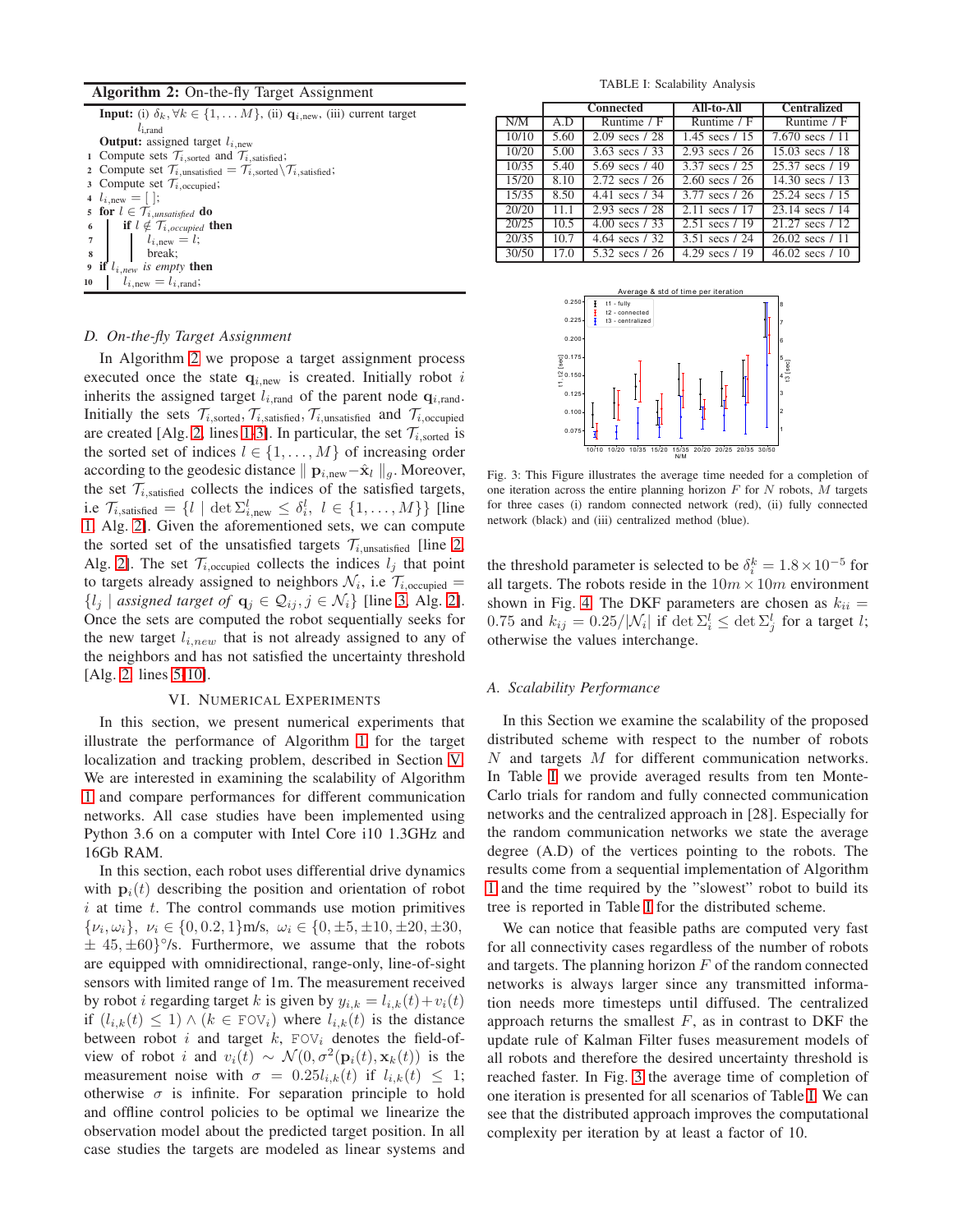<span id="page-6-0"></span>

Fig. 4: Trajectories of  $N = 6$  robots and  $M = 10$  targets for three communication networks (a) fully connected, (b) connected and (c) no communication. The initial positions of the targets are depicted as red crosses and the trajectory of moving targets can be seen in solid red color. The initial and final position of the robots are depicted by black squares and circles respectively. In Fig. [4d](#page-6-0) the uncertainties  $\det \sum_{i=1}^{k}$  are presented for the "purple" robot of Fig. [4a.](#page-6-0) The dashed line depicts the threshold  $\delta_i^k$ .

## *B. Different communication networks*

In this section we examine the performance of Algorithm [1](#page-2-3) for different communication graph densities. Specifically, in Fig. [4,](#page-6-0) the trajectories for three different communication scenarios are presented for  $N = 6$  robots and  $M = 10$ targets (i) fully connected graph (ii) connected graph with three edges average degree and (iii) no communication. In the current example, the planning terminates once a robot realizes that the targets have been identified either by itself and/or by any of the neighboring robots.

The density of the communication network affects the returned paths and the planning horizon  $F$ . Specifically, in the case of a fully connected network as in Fig. [4a](#page-6-0) the speed of fusing beliefs is high and thus robots reduce their uncertainty even for targets that have not been visited by themselves. The same idea extends in the case of a random connected network as in Fig. [4b](#page-6-0) with the only difference being that the fusion of beliefs has a smaller rate and therefore robots may revisit targets that have already been satisfied. In fact the less dense a graph is the more the planning horizon  $F$ increases. In the case of no communication in Fig. [4c](#page-6-0) each robot plans completely on its own and therefore every target is visited. Kalman Filter updates may lead to an increase of the uncertainty over a dynamic target even if in the past it was well estimated. The robots then as in Fig. [4c](#page-6-0) oscillate between the two moving targets leading to a further increase of their planning horizon. The returned planning horizons of the aforementioned cases are  $F = [24, 29, 120]$ , where for the disconnected network the maximum planning horizon out of the individual planning horizons of each robot is stated.

In Fig. [4d](#page-6-0) the evolution of the uncertainties  $\det \sum_{i=1}^{k}$  over time is depicted for the "purple" robot of the fully connected case of Fig. [4a.](#page-6-0) Thanks to the connectivity capabilities, we can see that the current robot has not reduced the uncertainty for the entire group of targets since it realizes that there exist other robots that took the responsibility of identifying the remaining targets.

# VII. CONCLUSIONS

A new distributed sampling-based algorithm for active information gathering is introduced in this paper followed by formal guarantees. The proposed scheme is tested via extensive simulations showing that feasible paths are quickly computed for large-scale problems, improving significantly also the computational time of existing scalable centralized method. In the future, time-varying communication graphs will be incorporated in the proposed framework.

#### **REFERENCES**

- [1] K.-C. Ma, L. Liu, and G. S. Sukhatme, "Informative planning and online learning with sparse gaussian processes," in *2017 IEEE International Conference on Robotics and Automation (ICRA)*. IEEE, 2017, pp. 4292–4298.
- [2] Q. Lu and Q.-L. Han, "Mobile robot networks for environmental monitoring: A cooperative receding horizon temporal logic control approach," *IEEE transactions on cybernetics*, vol. 49, no. 2, pp. 698– 711, 2018.
- [3] E. W. Frew and J. Elston, "Target assignment for integrated search and tracking by active robot networks," in *2008 IEEE International Conference on Robotics and Automation*. IEEE, 2008, pp. 2354–2359.
- [4] M. Tzes, S. Papatheodorou, and A. Tzes, "Visual area coverage by heterogeneous aerial agents under imprecise localization," *IEEE control systems letters*, vol. 2, no. 4, pp. 623–628, 2018.
- [5] T. Kusnur, D. M. Saxena, and M. Likhachev, "Search-based planning for active sensing in goal-directed coverage tasks," *arXiv preprint arXiv:2011.07383*, 2020.
- [6] D. J. Bucci and P. K. Varshney, "Decentralized multi-target tracking in urban environments: Overview and challenges," in *2019 22th International Conference on Information Fusion (FUSION)*. IEEE, 2019, pp. 1–8.
- [7] G. Huang, K. Zhou, N. Trawny, and S. I. Roumeliotis, "A bank of maximum a posteriori (map) estimators for target tracking," *IEEE Transactions on Robotics*, vol. 31, no. 1, pp. 85–103, 2015.
- [8] L. Carlone, J. Du, M. K. Ng, B. Bona, and M. Indri, "Active slam and exploration with particle filters using kullback-leibler divergence," *Journal of Intelligent & Robotic Systems*, vol. 75, no. 2, pp. 291–311, 2014.
- [9] N. Atanasov, J. Le Ny, K. Daniilidis, and G. J. Pappas, "Decentralized active information acquisition: Theory and application to multi-robot slam," in *2015 IEEE International Conference on Robotics and Automation (ICRA)*. IEEE, 2015, pp. 4775–4782.
- [10] ——, "Information acquisition with sensing robots: Algorithms and error bounds," in *2014 IEEE International Conference on Robotics and Automation (ICRA)*. IEEE, 2014, pp. 6447–6454.
- [11] N. Atanasov, R. Tron, V. M. Preciado, and G. J. Pappas, "Joint estimation and localization in sensor networks," in *53rd IEEE Conference on Decision and Control*. IEEE, 2014, pp. 6875–6882.
- [12] T. H. Chung, J. W. Burdick, and R. M. Murray, "A decentralized motion coordination strategy for dynamic target tracking," in *Proceedings 2006 IEEE International Conference on Robotics and Automation, 2006. ICRA 2006.* IEEE, 2006, pp. 2416–2422.
- [13] R. Olfati-Saber, "Distributed tracking for mobile sensor networks with information-driven mobility," in *2007 American Control Conference*. IEEE, 2007, pp. 4606–4612.
- [14] G. M. Hoffmann and C. J. Tomlin, "Mobile sensor network control using mutual information methods and particle filters," *IEEE Transactions on Automatic Control*, vol. 55, no. 1, pp. 32–47, 2009.
- [15] P. Dames, M. Schwager, V. Kumar, and D. Rus, "A decentralized control policy for adaptive information gathering in hazardous environments," in *2012 IEEE 51st IEEE Conference on Decision and Control (CDC)*. IEEE, 2012, pp. 2807–2813.
- [16] B. Charrow, V. Kumar, and N. Michael, "Approximate representations for multi-robot control policies that maximize mutual information," *Autonomous Robots*, vol. 37, no. 4, pp. 383–400, 2014.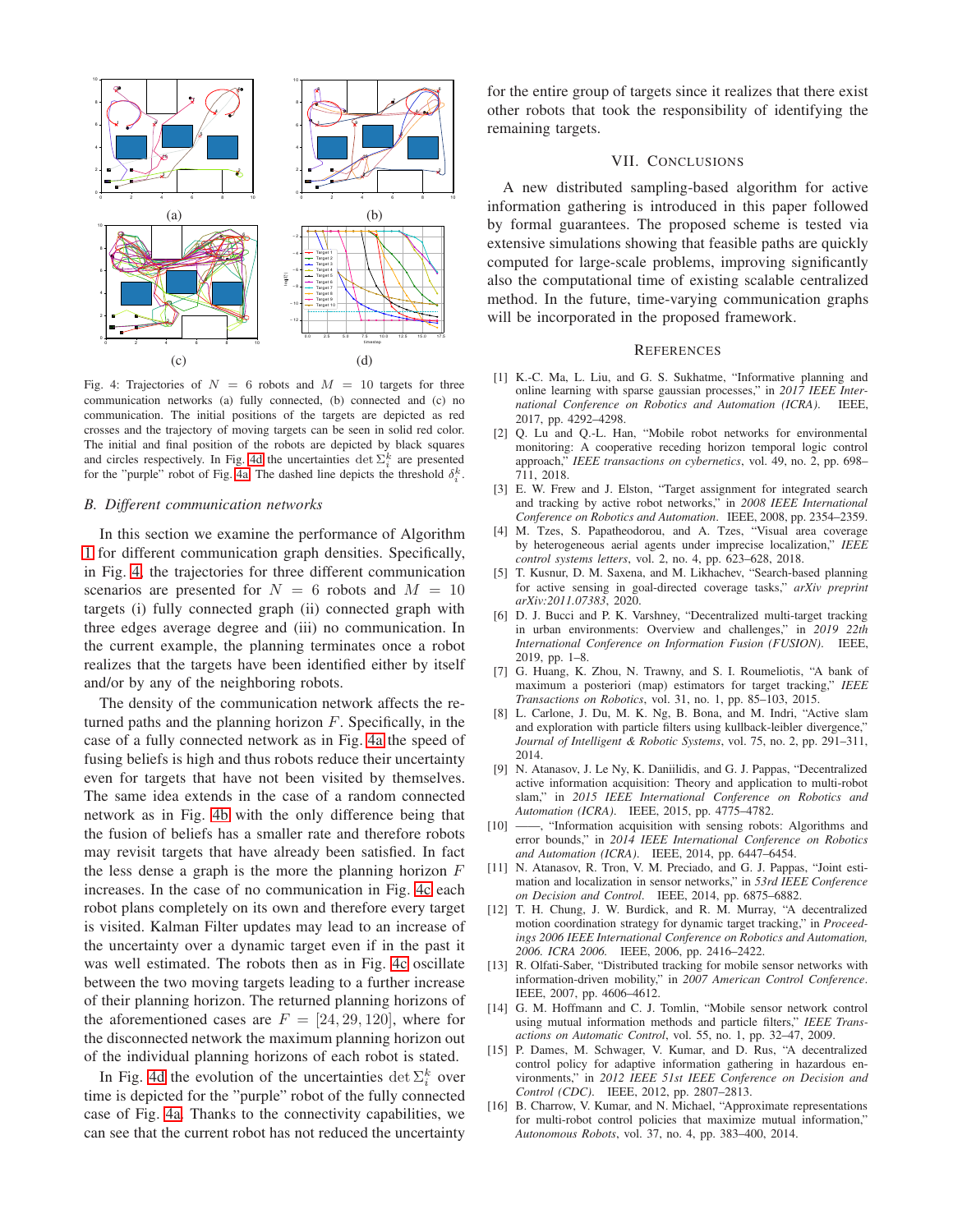- [17] F. Meyer, H. Wymeersch, M. Fröhle, and F. Hlawatsch, "Distributed estimation with information-seeking control in agent networks," *IEEE Journal on Selected Areas in Communications*, vol. 33, no. 11, pp. 2439–2456, 2015.
- [18] M. Corah and N. Michael, "Distributed submodular maximization on partition matroids for planning on large sensor networks," in *2018 IEEE Conference on Decision and Control (CDC)*. IEEE, 2018, pp. 6792–6799.
- [19] J. Le Ny and G. J. Pappas, "On trajectory optimization for active sensing in gaussian process models," in *Proceedings of the 48h IEEE Conference on Decision and Control (CDC) held jointly with 2009 28th Chinese Control Conference*. IEEE, 2009, pp. 6286–6292.
- [20] A. Singh, A. Krause, C. Guestrin, and W. J. Kaiser, "Efficient informative sensing using multiple robots," *Journal of Artificial Intelligence Research*, vol. 34, pp. 707–755, 2009.
- [21] B. Schlotfeldt, D. Thakur, N. Atanasov, V. Kumar, and G. J. Pappas, "Anytime planning for decentralized multirobot active information gathering," *IEEE Robotics and Automation Letters*, vol. 3, no. 2, pp. 1025–1032, 2018.
- [22] C. B. Browne, E. Powley, D. Whitehouse, S. M. Lucas, P. I. Cowling, P. Rohlfshagen, S. Tavener, D. Perez, S. Samothrakis, and S. Colton, "A survey of monte carlo tree search methods," *IEEE Transactions on Computational Intelligence and AI in games*, vol. 4, no. 1, pp. 1–43, 2012.
- [23] G. Best, O. M. Cliff, T. Patten, R. R. Mettu, and R. Fitch, "Decmcts: Decentralized planning for multi-robot active perception," *The International Journal of Robotics Research*, vol. 38, no. 2-3, pp. 316– 337, 2019.
- [24] D. Levine, B. Luders, and J. P. How, "Information-rich path planning with general constraints using rapidly-exploring random trees," in *AIAA Infotech at Aerospace Conference, Atlanta, GA*, 2010.
- [25] G. A. Hollinger and G. S. Sukhatme, "Sampling-based robotic information gathering algorithms," *The International Journal of Robotics Research*, vol. 33, no. 9, pp. 1271–1287, 2014.
- [26] R. Khodayi-mehr, Y. Kantaros, and M. M. Zavlanos, "Distributed state estimation using intermittently connected robot networks," *IEEE Transactions on Robotics*, vol. 35, no. 3, pp. 709–724, 2019.
- [27] X. Lan and M. Schwager, "Rapidly exploring random cycles: Persistent estimation of spatiotemporal fields with multiple sensing robots," *IEEE Transactions on Robotics*, vol. 32, no. 5, pp. 1230–1244, 2016.
- [28] Y. Kantaros, B. Schlotfeldt, N. Atanasov, and G. J. Pappas, "Asymptotically optimal planning for non-myopic multi-robot information gathering." in *Robotics: Science and Systems*, 2019, pp. 22–26.

## <span id="page-7-0"></span>VIII. APPENDIX: PROOF OF SEPARATION PRINCIPLE, COMPLETENESS & OPTIMALITY

<span id="page-7-1"></span>To prove Theorems [1,](#page-4-3) [2](#page-4-4) we need to prove the following results.

**Lemma** 1: (Sampling  $V_{i,k_{\text{rand}}}^n$ ) Consider any subset  $V_{i,k}^n$ , any fixed iteration index n and any fixed  $k \in \{1, \ldots, K_{i,n}\}.$ Then, there exists an infinite number of subsequent iterations  $n + w$ , where  $w \in W$  and  $W \subseteq \mathbb{N}$  is a subsequence of  $\mathbb{N}$ , at which the subset  $\mathcal{V}_{i,k}^n$  is selected to be the set  $\mathcal{V}_{i,k_{\text{rand}}}^{n+w}$ .

<span id="page-7-2"></span>*Lemma* 2 (*Sampling*  $u_{i,new}$ ): Consider any subset  $\mathcal{V}_{i,k_{rand}}^n$ selected by  $f_{\mathcal{V}_i}$  and any fixed iteration index n. Then, for any given control input  $u \in \mathcal{U}_i$ , there exists an infinite number of subsequent iterations  $n+w$ , where  $w \in W'$  and  $W' \subseteq W$ is a subsequence of the sequence of  $W$  defined in Lemma [1,](#page-7-1) at which the control input  $u \in \mathcal{U}_i$  is selected to be  $u_{i,\text{new}}^{n+w}$ .

*Proof:* The proofs of Lemmas [1,](#page-7-1) [2](#page-7-2) resemble the proof of [28, Appendix A] and are omitted.

<span id="page-7-3"></span>**Lemma** 3: (Sampling  $q_j$ ) Consider any subset  $V_{i,k_{\text{rand}}}^n$ , any control input  $u_{i,\text{new}}$  and any fixed iteration n. Then for any  $\mathbf{q}_j \in \mathcal{Q}_{ij}^n$  there exists an infinite number of subsequent iterations  $n + w$ , where  $w \in \mathcal{W}''$  and  $\mathcal{W}'' \subseteq \mathcal{W}'$  is a subsequence of the sequence  $W'$  defined in Lemma [2,](#page-7-2) at which node  $q_i$  is selected to be added in the set  $S_{i,new}$ .

*Proof:* Define the infinite sequence of events  $A^{new} =$  ${A^{\text{new},n+w}(\boldsymbol{q}_j)}_{w=0}^{\infty}$ , for  $\boldsymbol{q}_j \in \mathcal{Q}_{ij}^n$ , where  $A^{\text{new},n+w}(\boldsymbol{q}_j)$  =  ${q_j^{n+w} = q_j}$ , for  $w \in \mathbb{N}$ , denotes the event that at iteration  $n + w$  of Algorithm [1](#page-2-3) node  $q_j \in \mathcal{Q}_{ij}^n$  is selected by the sampling function to be the node  $q_j^{n+ w}$ , given the subset  $\mathcal{V}_{i,k_{\text{rand}}}^n \in \mathcal{V}_{k_{\text{rand}}}^{n+w}$  and control input  $\mathbf{u}_{i,\text{new}}$ . Moreover, let  $\mathbb{P}(A^{\text{new},n+w}(\boldsymbol{q}_j))$  denote the probability of this event, i.e.,  $\mathbb{P}(A^{\text{new},n+w}(\boldsymbol{q}_j)) = f_{\mathcal{Q}_i}^{n+w}(\boldsymbol{q}_j | \mathcal{Q}_{ij}^{n+w}).$  Now, consider those iterations  $n + w$  with  $w \in \mathcal{W}$  such that  $k_{\text{rand}}^{n+w} = k_{\text{rand}}^n$ and  $\mathbf{u}_{i,\text{new}}^{n+w} = \mathbf{u}_{i,\text{new}}^n$  by Lemma [2.](#page-7-2) We will show that the series  $\sum_{w \in \mathcal{W}'} \mathbb{P}(A^{\text{new}, n+w}(\boldsymbol{q}_j))$  diverges and then we will use Borel-Cantelli lemma to show that any given  $q_i \in U$ will be selected infinitely often to be  $q_j^{n+w}$ . By Assumption [4\(](#page-4-1)i) we have that  $\mathbb{P}(A^{new,n+w}(\boldsymbol{q}_j)) = f_{\mathcal{Q}_i}^{n+w}(\boldsymbol{q}_j | \mathcal{Q}_{ij}^{n+w})$  is bounded below by a strictly positive constant  $\xi > 0$  for all  $w \in \mathcal{W}'$ . Therefore, we have that  $\sum_{w \in \mathcal{W}'} \mathbb{P}(A^{\text{new},n+w}(\boldsymbol{q}_j))$ diverges, since it is an infinite sum of a strictly positive constant term. Using this result along with the fact that the events  $A^{\text{new},n+w}(\boldsymbol{q}_i)$  are independent, by Assumption [4](#page-4-1) (ii), we get that  $\mathbb{P}(\limsup_{w\to\infty} A^{\text{new},n+w}(\boldsymbol{q}_j)) = 1$ , due to the Borel-Cantelli lemma. In words, this means that the events  $A^{\text{new},n+w}(\boldsymbol{q}_i)$  for  $w \in \mathcal{W}'$  occur infinitely often. Thus, given any subset  $\mathcal{V}^n_{i,k_\text{rand}}$ , any control input  $\mathbf{u}^n_{i,\text{new}}$  for all  $q_j \in \mathcal{Q}^n_{ij}$ and for all  $n \in \mathbb{N}_+$ , there exists an infinite subsequence  $\mathcal{W}''\subseteq\mathcal{W}'$  so that for all  $w\,\in\,\mathcal{W}''$  it holds  $\boldsymbol{q}_{j}^{n+w}\,=\,\boldsymbol{q}_{j},$ completing the proof.

Before stating the next result, we first define the *reachable* state-space of a state  $q_i(t) = [p_i(t), \Sigma_i(t), S_i(t)] \in \mathcal{V}_{i,k}^n$ , denoted by  $\mathcal{R}(\mathbf{q}_i(t))$  that collects all states  $\mathbf{q}_i(t+1) = [\mathbf{p}_i(t+1)]$ 1),  $\Sigma_i(t+1)$ ,  $S_i(t+1)$  that can be reached within one time step from  $q_i(t)$ .

<span id="page-7-4"></span>*Corollary 1* (*Reachable set*  $\mathcal{R}(q_i(t))$ *)*: Given any state  $q_i(t) = [p_i(t), \Sigma_i(t), \mathcal{S}_i(t)] \in \mathcal{V}_{i,k}^n$ , for any  $k \in$  $\{1, \ldots, K_{i,n}\},$  Algorithm [1](#page-2-3) will add to  $\mathcal{V}_i^n$  all states that belong to the reachable set  $\mathcal{R}(q_i(t))$  will be added to  $V_i^{n+w}$ , with probability 1, as  $w \rightarrow \infty$ , i.e.,  $\lim_{w\to\infty} \mathbb{P}\left(\{\mathcal{R}(\boldsymbol{q}_i(t))\subseteq\mathcal{V}_i^{n+w}\}\right) = 1$ . Also, edges from  $q_i(t)$  to all reachable states  $q'_i(t + 1) \in \mathcal{R}(q_i(t))$  will be added to  $\mathcal{E}_i^{n+w}$ , with probability 1, as  $w \to \infty$ , i.e.,  $\lim_{w\to\infty} \mathbb{P}\left( \{\cup_{\mathbf{q}'_i\in\mathcal{R}(\mathbf{q}_i)}(\mathbf{q}_i,\mathbf{q}'_i)\subseteq\mathcal{E}_i^{n+w}\}\right)=1.$ 

*Proof:* The proof straightforwardly follows from Lemmas [1-](#page-7-1)[3](#page-7-3) and is omitted.

**Proof of Theorem [1:](#page-4-3)** By construction of the path  $q_{i,0:F}$ , it holds that  $q_i(f) \in \mathcal{R}(q_i(f-1))$ , for all  $f \in \{1, ..., F\}$ . Since  $q_i(0) \in \mathcal{V}_i^1$ , it holds that all states  $q_i \in \mathcal{R}(q_i(0)),$ including the state  $q_i(1)$ , will be added to  $\mathcal{V}_i^n$  with probability 1, as  $n \to \infty$ , due to Corollary [1.](#page-7-4) Once this happens, the edge  $(q_i(0), q_i(1))$  will be added to set of edges  $\mathcal{E}_i^n$  due to Corollary [1.](#page-7-4) Applying Corollary [1](#page-7-4) inductively, we get that  $\lim_{n\to\infty} \mathbb{P}(\lbrace q_i(f) \in \mathcal{V}_i^n \rbrace) = 1$  and  $\lim_{n\to\infty} \mathbb{P}\left(\left\{\left(q_i(f-1),q_i(f)\right)\in\mathcal{E}_i^n\right\}\right) = 1$ , for all  $f \in$  $\{1, \ldots, F\}$  meaning that the path  $q_{i,0:F}$  will be added to the tree  $\mathcal{G}_i^n$  with probability 1 as  $n \to \infty$  completing the proof.

Proof of Theorem [2:](#page-4-4) The proof of this result straightforwardly follows from Theorem [1.](#page-4-3) Specifically, recall from